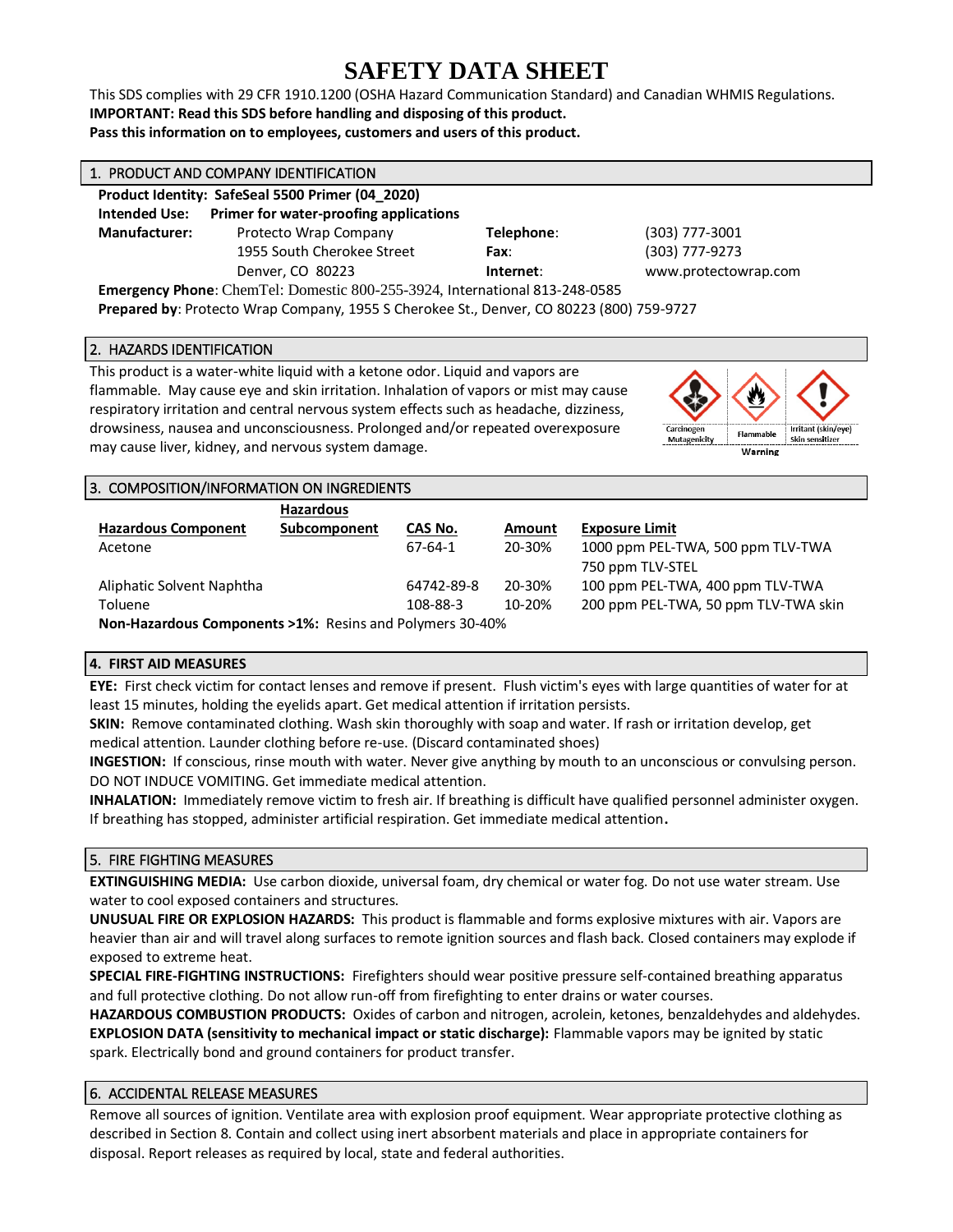# 7. HANDLING AND STORAGE

**HANDLING:** Avoid contact with the eyes, skin and clothing. Avoid breathing vapors. Wear protective clothing and equipment as described in Section 8. Use only with adequate ventilation. Wash thoroughly with soap and water after handling. Keep containers closed when not in use. Keep product away from heat, sparks, flames and all other sources of ignition. Do not permit smoking in use or storage areas. Use with non-sparking tools and explosion proof equipment. Electrically bond and ground containers for transfer.

**Do not** cut, drill, grind or weld on or near containers, even empty containers. Empty containers retain product residues can be hazardous. Follow all SDS precautions when handling empty containers.

**STORAGE:** Store in accordance with regulations for the storage of flammable liquids. Do not store above 49°C (120°F). Store in a dry, well ventilated area away from heat, direct sunlight and all sources of ignition. Store away from oxidizers and acids.

# 8. EXPOSURE CONTROLS/PERSONAL PROTECTION

**EXPOSURE GUIDELINES:** Refer to Section 3

**ENGINEERING CONTROLS:** Use with adequate local exhaust ventilation to maintain exposures below the occupational exposure limits. Use explosion proof equipment.

**RESPIRATORY PROTECTION:** If the exposure limits are exceeded a NIOSH approved respirator appropriate for the form and concentration of the contaminants should be used. Selection and use of respiratory equipment must be in accordance with OSHA 1910.134 and good industrial hygiene practice.

**SKIN PROTECTION:** Wear impervious gloves such as Teflon.

**EYE PROTECTION:** Safety goggles and/or face shield should be worn where contact is possible. Do not wear contact lenses.

**OTHER:** Impervious clothing as needed to prevent contact. A safety shower and eye wash should be available in the immediate work area.

#### 9. PHYSICAL AND CHEMICAL PROPERTIES

| Appearance                                                     | Water-white liquid with a ketone odor. Acetone odor threshold reported |                             | Octanol/Water<br>No data             |
|----------------------------------------------------------------|------------------------------------------------------------------------|-----------------------------|--------------------------------------|
| & Odor:                                                        | to be 62 ppm. Toluene odor threshold reported to be 1.6 ppm.           |                             | Coefficient:<br>available            |
| <b>Auto Ignition</b>                                           | Not Determined                                                         | рH                          | Not applicable                       |
| <b>Boiling Point:</b>                                          | 56.5°C (133°F) (acetone)                                               | <b>Relative Density</b>     | Not applicable                       |
| <b>Bulk Density:</b>                                           | $6.80$ lbs./gal                                                        | <b>Solubility in Water:</b> | Partially                            |
| <b>Decomposition Temperature</b>                               | Not applicable                                                         | <b>Specific Gravity:</b>    | 1.883                                |
| 11.6 (acetone) (n-butyl acetate=1)<br><b>Evaporation Rate:</b> |                                                                        | <b>Vapor Density:</b>       | 3.3 (Toluene)                        |
| Flammability                                                   | Liquid and vapors are flammable                                        | <b>Vapor Pressure:</b>      | 180 mm Hg @ 25 $\degree$ C (acetone) |
| <b>Flammable</b>                                               | LEL: 1.1% (toluene), UEL: 12.8% (Acetone)                              | <b>Viscosity</b>            | Not applicable                       |
| <b>Limits</b>                                                  |                                                                        |                             |                                      |
| <b>Flash Point:</b>                                            | $<$ 41°F (5°C) PMCC                                                    | <b>VOC Content:</b>         | 341 g/liter                          |
| <b>Melting Point:</b>                                          | 220 $\textdegree$ f (104 $\textdegree$ c) (Softening Point)            |                             |                                      |

#### 10. STABILITY AND REACTIVITY

**STABILITY:** Stable under normal storage and handling conditions.

**INCOMPATIBILITY:** Strong acids and oxidizers.

**HAZARDOUS DECOMPOSITION PRODUCTS:** Oxides of carbon and nitrogen, acrolein, ketones, benzaldehydes, aldehydes. **HAZARDOUS POLYMERIZATION:** Will not occur.

#### 11. TOXICOLOGICAL INFORMATION

**INGESTION:** Ingestion may cause mucous membrane and gastrointestinal irritation and nervous system depression with symptoms of headache, dizziness, nausea, narcosis and unconsciousness. Aspiration into the lungs during ingestion or vomiting may cause serious lung damage which may be fatal.

**INHALATION:** Inhalation of vapors may cause mucous membrane and respiratory irritation and central nervous system depression with symptoms of headache, dizziness, nausea, vomiting, disorientation, stupor and unconscious. Severe overexposures may cause respiration depression and death.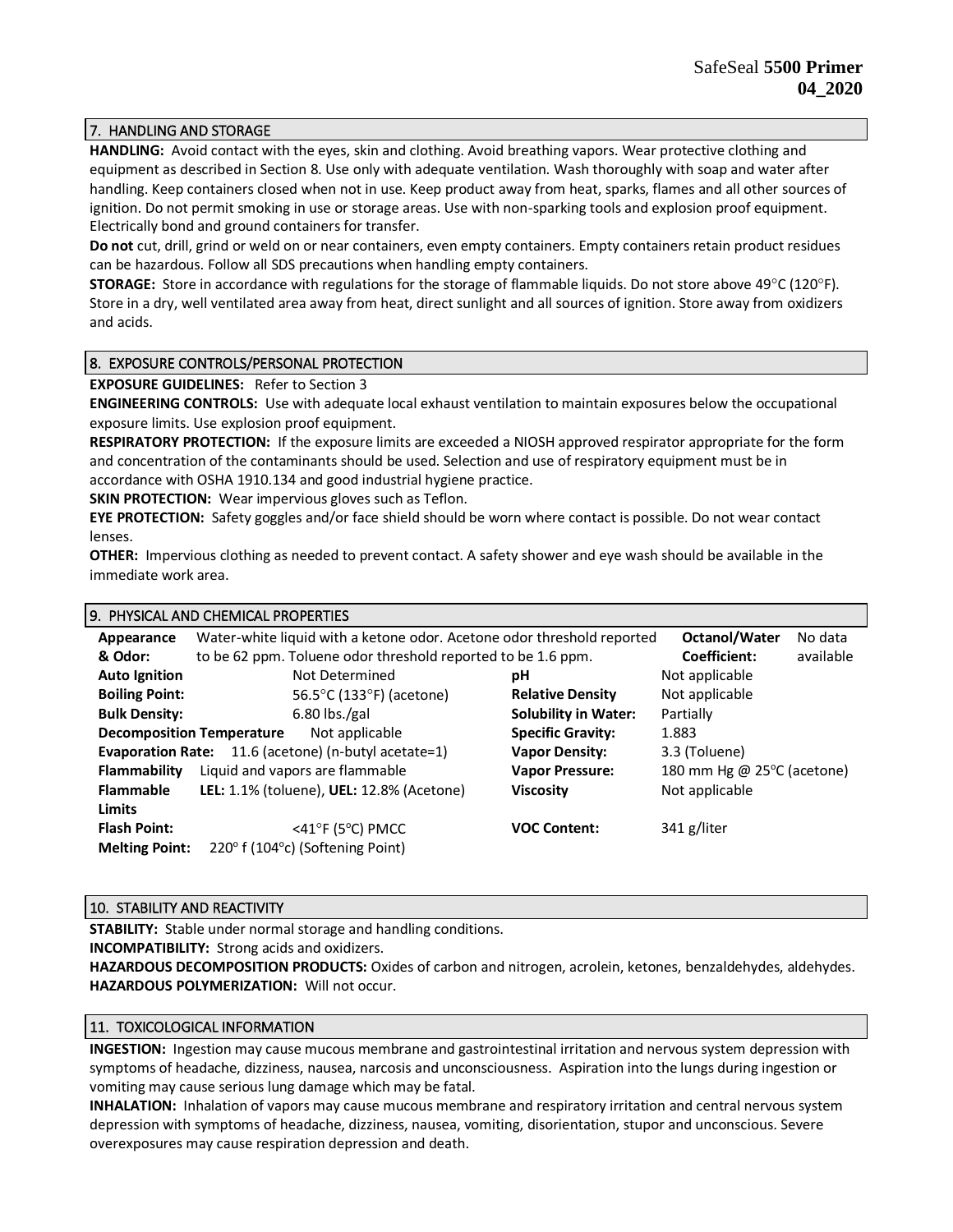**EYE:** Contact may cause irritation.

**SKIN:** Repeated or prolonged contact may cause irritation, drying and defatting. The liquid may be absorbed through the skin causing effects similar to those described under inhalation and ingestion.

**SENSITIZATION:** This product is not expected to cause sensitization.

**CHRONIC/CARCINOGENICITY:** Prolonged occupational overexposure may cause cardiac sensitization, effects on hearing and damage to the nervous system, blood system, liver and kidneys. Prolonged intentional toluene abuse may damage many organ systems including central and peripheral nervous systems, vision, hearing, liver, kidneys, heart and blood. Such abuse has been associated with brain damage characterized by disturbances in gait, personality changes and loss of memory. Toluene has been found to cause adverse reproductive effects and/or birth defects in studies with laboratory animals. No ingredient in this product present at greater than 0.1% is listed as a carcinogen by NTP, IARC, or OSHA. **MUTAGENICITY**: Acetone and toluene have tested positive for mutagenicity in some test systems.

**SYNERGISTIC PRODUCTS**: None specifically known. Products containing chemicals that effect the same target organ systems would be expected to have synergistic effects; for example, other solvent containing products.

**MEDICAL CONDITIONS AGGRAVATED BY EXPOSURE:** Employees with pre-existing skin, liver and kidney disease may be at increased risk from exposure.

#### **ACUTE TOXICITY VALUES**:

| Acetone | Oral Rat LD50 - 5800 mg/kg<br>Inhalation Rat LC50 - 50,100 mg/m <sup>3</sup>                              | Aliphatic<br>Solvent<br>Naphtha | Oral Rat LD50 - >25ml/kg<br>Inhalation Rat LC50 ->14000 ppm/4 hr.<br>Skin Rabbit LD50 - > 5ml/kg |
|---------|-----------------------------------------------------------------------------------------------------------|---------------------------------|--------------------------------------------------------------------------------------------------|
| Toluene | Oral Rat LD50 $-636$ mg/kg<br>Inhalation Rat LC50 - 49 $g/m^3/4$ hr.<br>Skin Rabbit LD50 $-$ 14,100 ul/kg |                                 |                                                                                                  |

# 12. ECOLOGICAL INFORMATION (non-mandatory)

No ecotoxicity data is available for this product at this time**.**

#### 13. DISPOSAL CONSIDERATIONS (non-mandatory)

Dispose in accordance with local, state and federal environmental regulations.

#### 14. TRANSPORT INFORMATION (non-mandatory)

#### **DOT HAZARDOUS MATERIALS DESCRIPTION:**

Proper Shipping Name: Paint Related Material (Contains Toluene, Acetone and Solvent Naphtha) UN Number: UN1263 Hazard Class/Packing Group: 3, PG II Labels Required: Flammable Liquid Note: If >5000 pounds of this product in a single container, RQ requirements apply.

# **15. REGULATORY INFORMATION**

| <b>CERCLA / Superfund:</b>                | This product has a Reportable Quantity (RQ) of 5000 lbs. based on the RQ for Toluene of 1000<br>Ibs. Releases above the RQ must be reported to the National Response Center. Many states<br>have more stringent release reporting requirements. Report spills required under federal, state<br>and local regulations. |                   |  |
|-------------------------------------------|-----------------------------------------------------------------------------------------------------------------------------------------------------------------------------------------------------------------------------------------------------------------------------------------------------------------------|-------------------|--|
| <b>SARA Hazard Category</b><br>(311/312): | Acute Health, Chronic Health, Fire Hazard                                                                                                                                                                                                                                                                             |                   |  |
| <b>SARA 313 Information:</b>              | This product contains the following chemicals subject to Annual Release Reporting                                                                                                                                                                                                                                     |                   |  |
|                                           | Requirements Under SARA Title III, Section 313 (40 CFR 372):                                                                                                                                                                                                                                                          |                   |  |
|                                           | Toluene<br>108-88-3                                                                                                                                                                                                                                                                                                   | 10-20%            |  |
| <b>EPA TSCA Inventory:</b>                | All of the ingredients in this product are listed on the EPA TSCA Inventory.                                                                                                                                                                                                                                          |                   |  |
| <b>California Proposition</b>             | This product contains the following chemicals known to the State of                                                                                                                                                                                                                                                   |                   |  |
| 65                                        | California to cause cancer: Benzene (>0.1%)                                                                                                                                                                                                                                                                           |                   |  |
|                                           | This product contains the following chemicals known to the State of                                                                                                                                                                                                                                                   | Toluene 10-20%,   |  |
|                                           | California to cause developmental toxicity (birth defects):                                                                                                                                                                                                                                                           | Benzene $(0.1\%)$ |  |
|                                           | This product contains the following chemicals known to the State of<br>California to cause male reproductive toxicity:                                                                                                                                                                                                | Benzene $(0.1\%)$ |  |